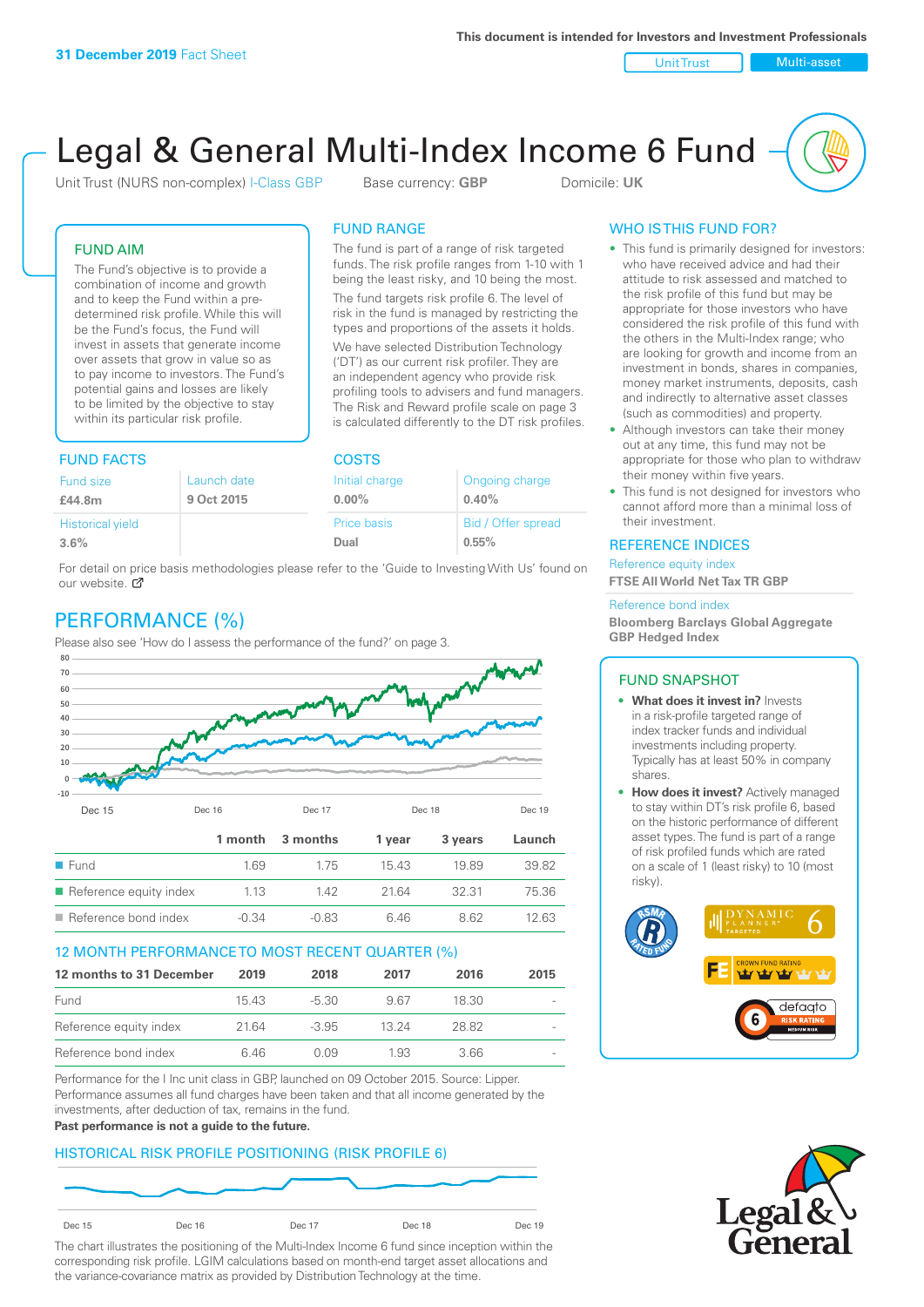# Legal & General Multi-Index Income 6 Fund

Unit Trust (NURS non-complex) I-Class GBP

# PORTFOLIO BREAKDOWN

All data source LGIM unless otherwise stated. Totals may not sum due to rounding.





## FUND MANAGERS

The fund managers have responsibility for managing the multi-index fund range. They are part of the Multi-Asset Funds (MAF) team in LGIM. This team focuses on designing and managing multi-asset funds that are tailored to match the specific objectives of various client types. The team sits within a wider Asset Allocation team which combines both depth of experience with a broad range of expertise from different fields, including fund management, investment consulting and risk management roles.

# TOP 10 HOLDINGS (%)

| <b>L&amp;G UK Index Trust</b>                                    | 12.7 |
|------------------------------------------------------------------|------|
| iShares UK Dividend UCITS ETF                                    | 10.3 |
| L&G Emerging Markets Government Bond (Local Currency) Index Fund | 8.2  |
| L&G Emerging Markets Government Bond (US\$) Index Fund           | 7.5  |
| L&G High Income Trust                                            | 5.8  |
| L&G US Index Trust                                               | 5.7  |
| L&G Global Emerging Markets Index Fund                           | 5.1  |
| L&G European Index Trust                                         | 5.1  |
| <b>L&amp;G Pacific Index Trust</b>                               | 4.7  |
| iShares Euro Dividend UCITS ETF                                  | 4.0  |